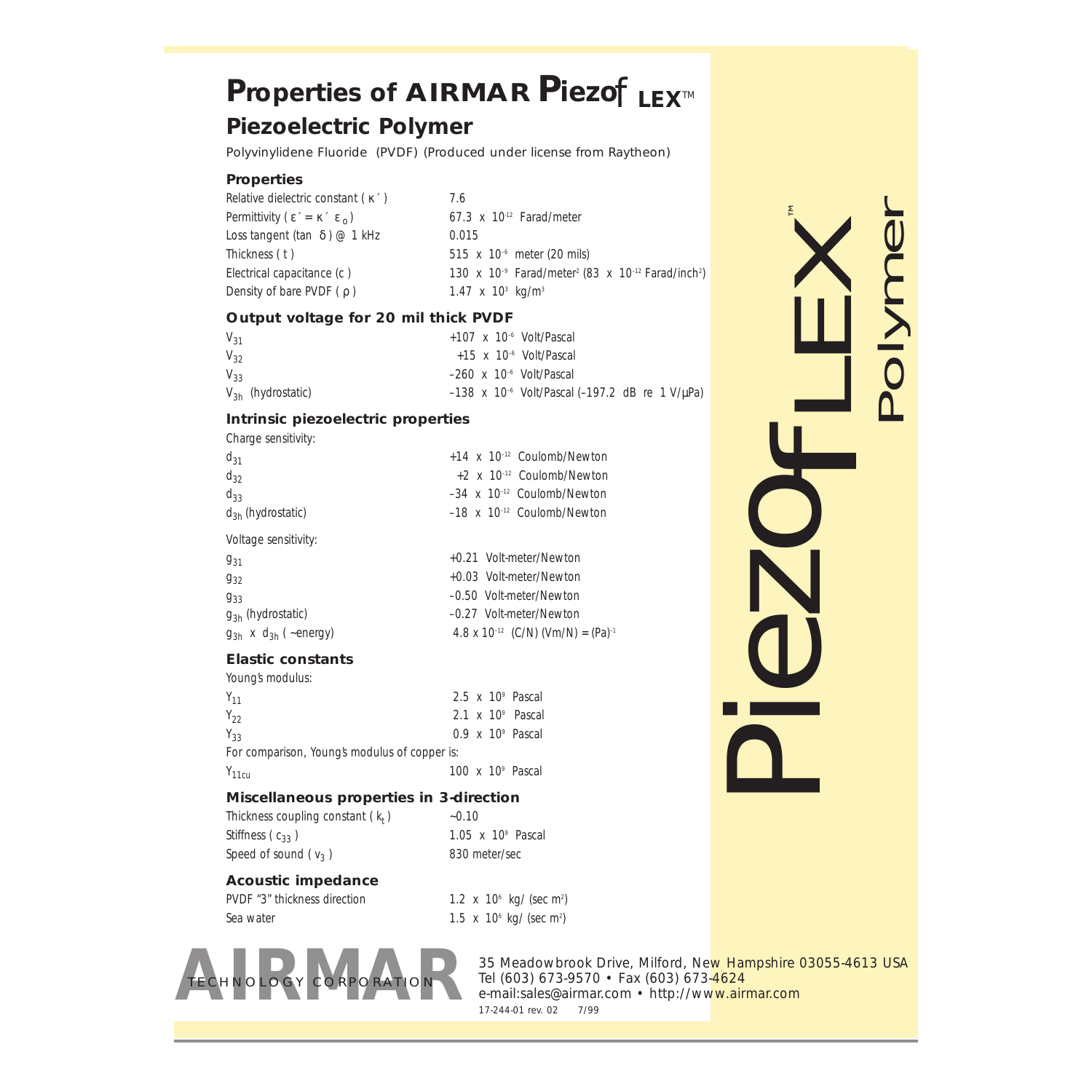#### *Temperature Stability*

*This PVDF material can be exposed to 90*°*C (194*°*F) without degradation in its piezoelectric properties, when returned to room temperature. (See adjacent figure.) As of this printing, exposure duration has reached nineteen months at 90*°*C, with no degradation. Also, repeated cycling to 90*°*C (10 cycles for 2 hour duration) produces no degradation in piezoelectric activity.*



#### *Pressure Stability*

*This PVDF material oper-*

*ates with less than 1 dB degradation in sensitivity at a static pressure of 1,000 psi.*

*Repeated cycling to 1,000 psi (10 cycles) produces no degradation in piezoelectric sensitivity.*

*After exposure to static pressure for 24 hours, this PVDF shows the following degradation (upon return to atmospheric pressure), which represents a (one-time) permanent loss. The material can be cycled to a given pressure repeatedly without additional degradation.*

| <b>Pressure</b>        | <b>One-time Loss</b> |
|------------------------|----------------------|
| 1,000 psi (2,200 feet) | 0 dB                 |
| 2,000 psi (4,400 feet) | $-1.0$ dB            |
| 3,000 psi (6,700 feet) | $-2.5$ dB            |

temperature stability of Airmar's PVDF. Each data point represents exposure to a given temperature for one hour. Values of sensitivity were measured upon return to room temperature. No further degradation occurs for longer exposure.

#### *Stability Exposed to Liquids*

*Piezoflex<sup>™</sup> polymer has shown no degradation of its properties (to within experimental accuracy) after immersion under water (unprotected) for eight months. Also, no degradation was observed after immersion under Isopar-L kerosene (unprotected) for nineteen months.*

#### *Stability Under High Voltage*

*This PVDF has been electrically stressed under dc high voltage (in a direction opposite to its original poling) with no degradation in piezoelectric properties for voltages up to 45 x 103 Volts (87 X 106 Volt/meter). Dielectric breakdown through the material begins to occur when voltage exceeds approximately 75 x 103 Volts (150 x 106 Volt/meter).* 

#### *Shelf Storage*

*This PVDF has retained its original properties after seven years (84 months) shelf storage at room temperature, as of this printing. This long-term evaluation was conducted in real time (not accelerated testing).* 

#### *Electrodes*

*PVDF can be supplied with or without copper electrodes. Electrodes are deposited by electroplating copper, typically 10 µm (0.40 mils) thick on each side. Other electrode thicknesses (from 7 to 50 µm) on special order.*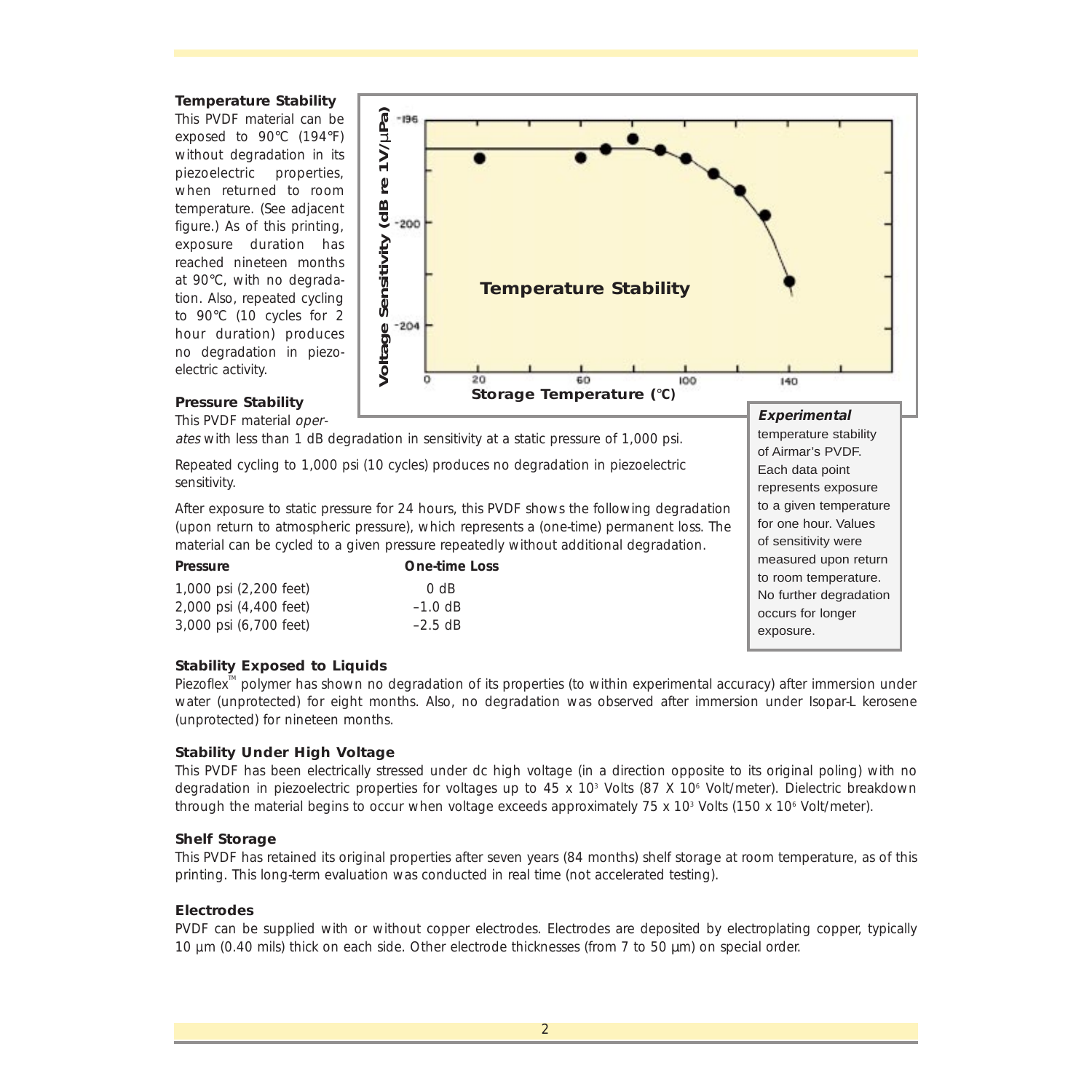

*3*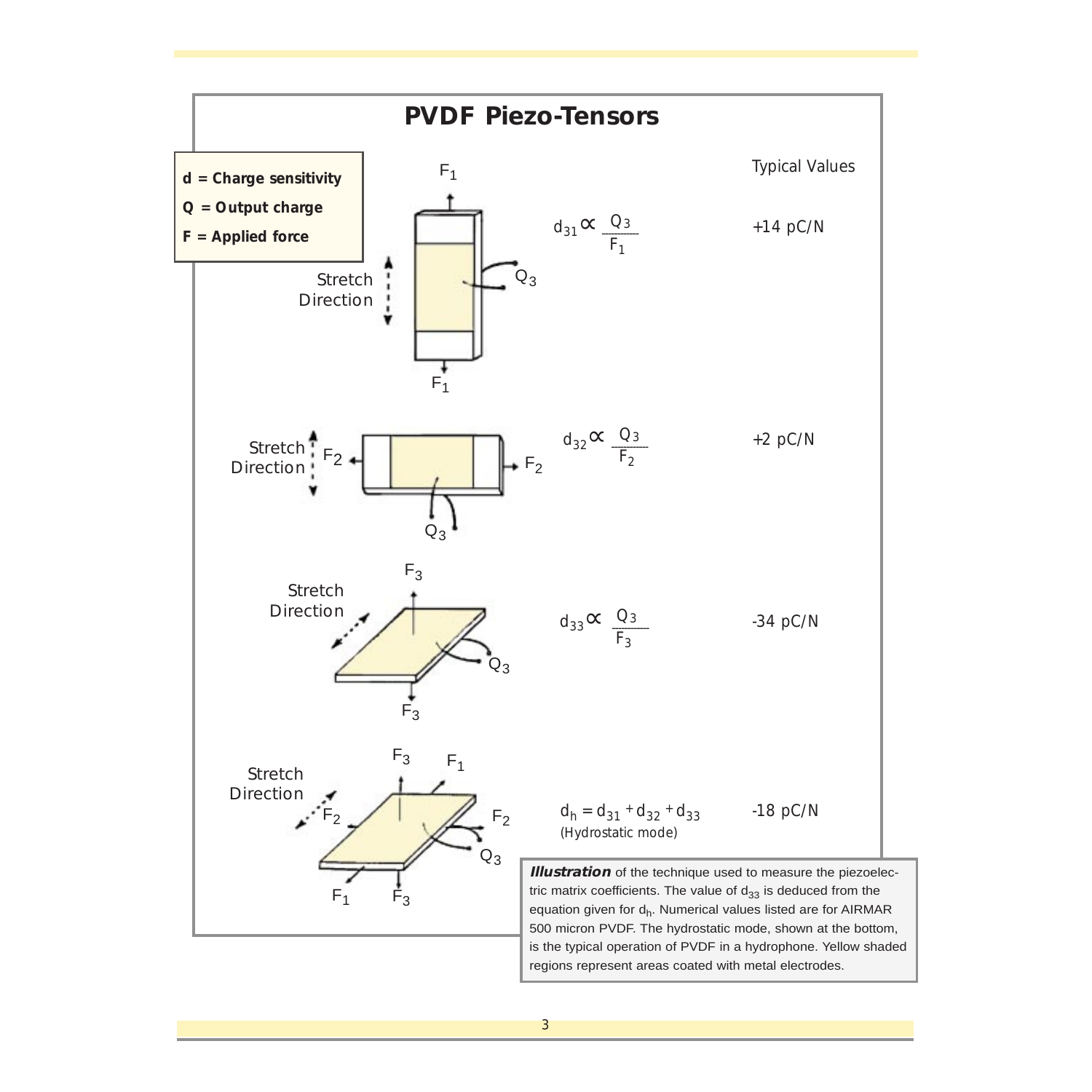### *Dielectric Properties of PiezoflexTM Piezoelectric Polymer*

*The accompanying graphs show the temperature and frequency dependence of the dielectric properties of PiezoflexTM piezoelectric polymer. Engineers often find this information useful for calculating electrical impedance, designing preamplifiers, and for determining Johnson noise levels. Specifically, data are shown for:*

*Capacitance: from 100 Hz to 5 MHz (measured in picofarads per square centimeter) Loss tangent: from 100 Hz to 5 MHz (This parameter is a ratio of impedances and has no units.) Temperature: 5*°*C, 20*°*C, and 30*°*C Electrodes: Thin copper Polymer thickness: 20 mils (500 microns)*

*As is well known, the dielectric properties of most polymers change with temperature and with frequency. The objective of these graphs is to quantify the changes across a broad frequency range. Change in the polymer's dielectric loss is more pronounced than the small change in capacitance across this range of temperature and frequency.*

*It may be helpful to review common terminology for dielectric materials. In the technical literature, "dielectric loss" is often referred to as "dissipation". The mathematical symbol "D" is often used to represent "dissipation". Another common mathematical notation for this loss is "tan* δ*" (which means the "tangent of delta", where delta is the phase angle of the material's capacitance). "D" and "tan* δ*" are equivalent.*

*We offer a word of explanation of the "bump" in the dissipation curves around 800 kHz. The increase in loss at this frequency represents mechanical loss at the acoustic resonance of the polymer sheet (i.e., at the sheet's thickness resonance). The "bump" arises from a rapid increase in mechanical motion at resonance due to piezoelectric coupling.*

An equivalent circuit model is often useful for circuit analysis, and is shown below. The quantity C<sub>p</sub> is the polymers parallel capacitance (in Farads) and R<sub>p</sub> is the parallel loss resistance (in Ohms). The quantities are related by the equation shown below for a fre*quency f (in Hertz).*

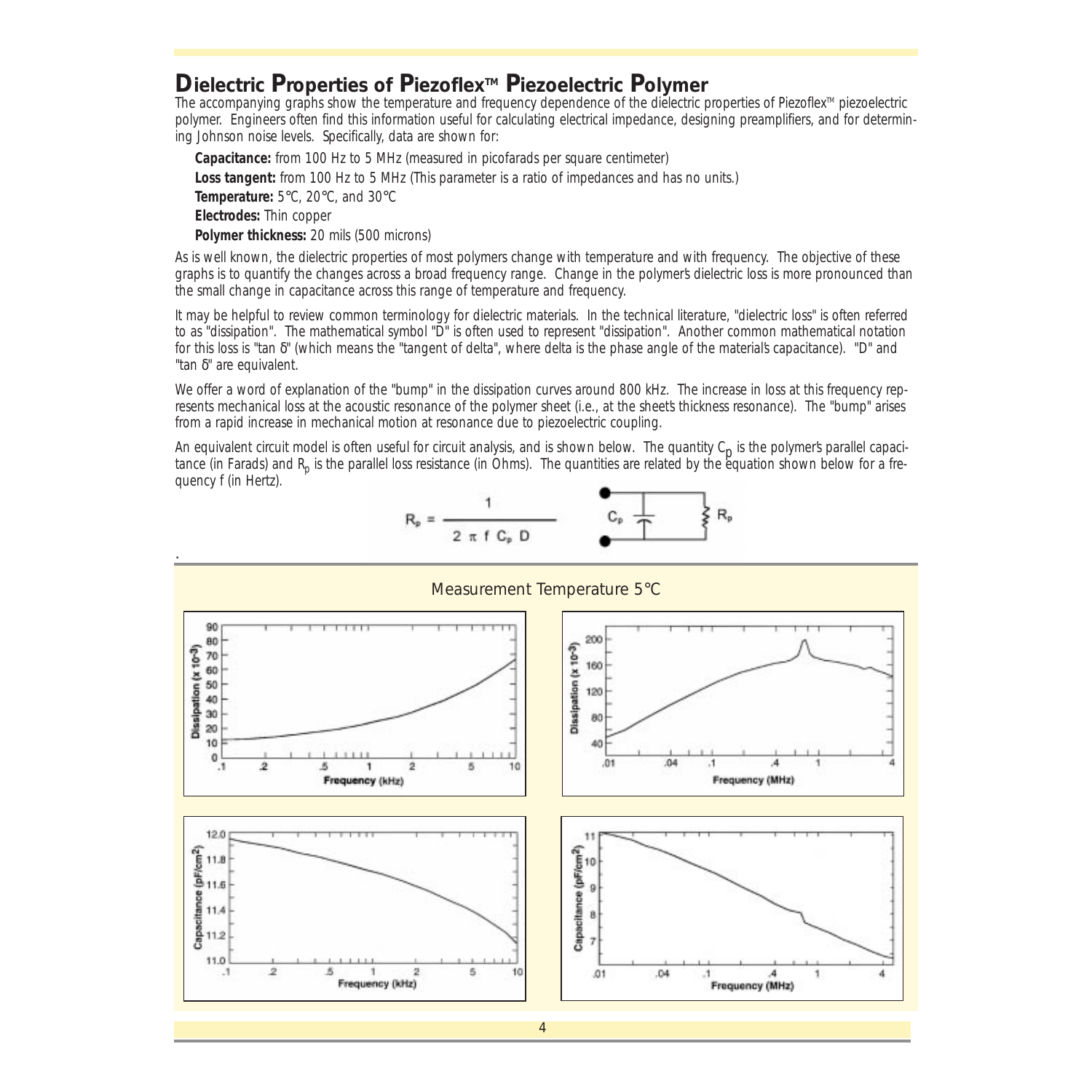

*Measurement Temperature 30*°*C*

![](_page_4_Figure_2.jpeg)